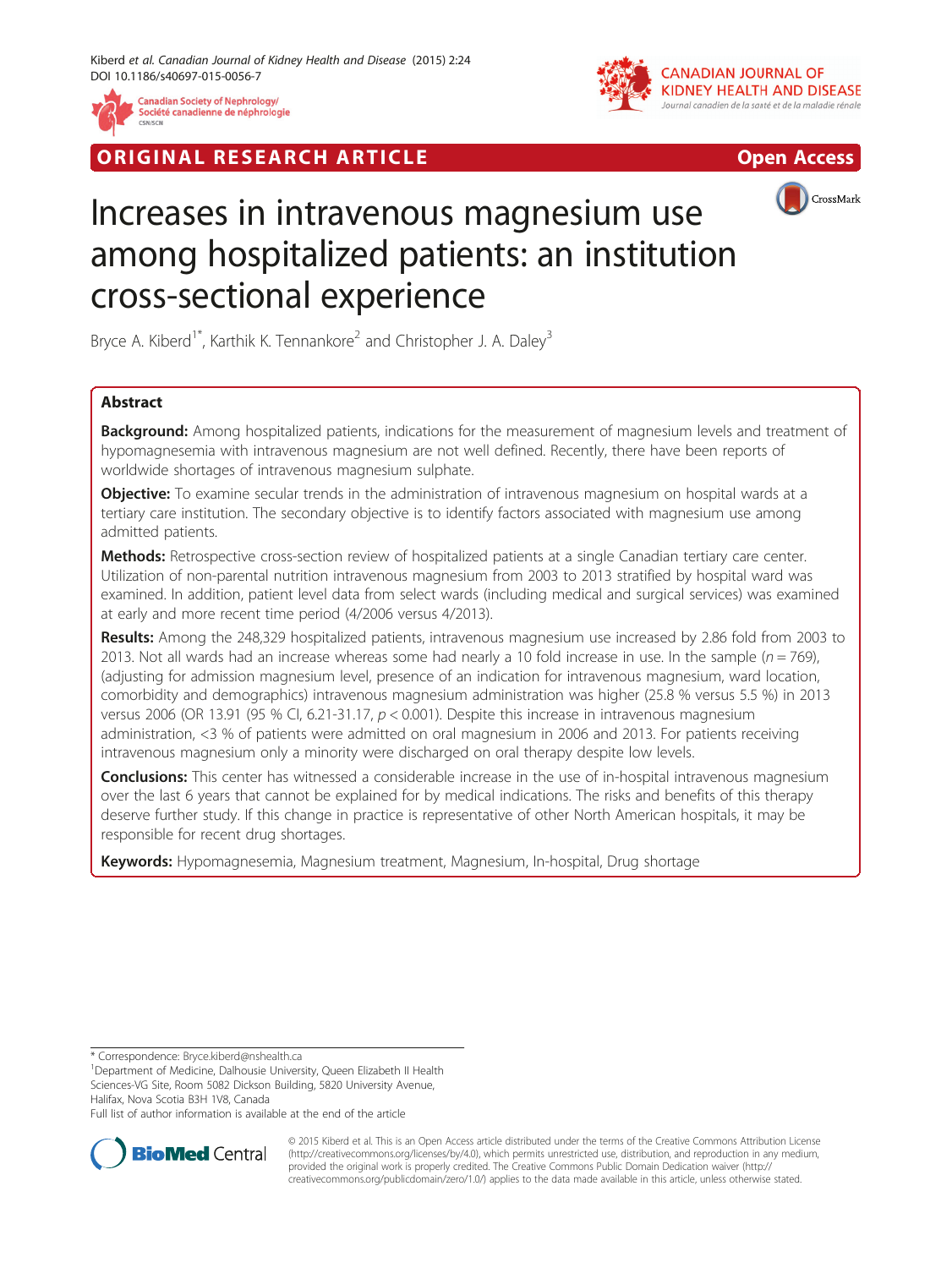## Abrégé

Contexte: Les indications concernant la mesure des niveaux sanguins de magnésium et le traitement de l'hypomagnésémie par infusion intraveineuse de magnésium chez les patients hospitalisés sont mal définies. On a récemment rapporté des pénuries à l'échelle mondiale de sulfate de magnésium destiné à l'infusion intraveineuse.

Objectifs: D'une part, examiner les tendances séculaires en matière d'administration de magnésium par voie intraveineuse dans divers services hospitaliers d'un centre de soins tertiaires. D'autre part, déterminer les facteurs associés à l'utilisation du magnésium chez les patients hospitalisés.

Méthodes: Étude transversale et rétrospective auprès des patients hospitalisés dans un seul centre canadien de soins tertiaire. On a étudié un échantillon qui témoigne du recours à l'administration intraveineuse de magnésium, de 2003 à 2013, en stratifiant par service hospitalier.

Résultats: Chez les 248 329 patients hospitalisés, le recours à l'infusion de magnésium par voie intraveineuse a augmenté de 2,86 fois entre 2003 et 2013. Dans certains services, aucune augmentation n'a été notée alors que dans d'autres, l'utilisation a augmenté de près de 10 fois. Dans l'échantillon ( $n = 769$ ), (ajusté selon le taux de magnésium administré, la présence d'une indication nécessitant une infusion de magnésium, l'emplacement des services, la comorbidité et les données démographiques), l'administration de magnésium par voie intraveineuse était plus fréquente (25,8 % par rapport à 5,5 %) en 2013 qu'en 2006 (RIA = 13,91 (IC, 95 %, 6,21-31,17,  $p < 0.001$ ). Malgré cette augmentation de l'utilisation du magnésium par voie intraveineuse, <3 % des patients avaient été admis pour administration orale de magnésium en 2006 et en 2013. Parmi les patients qui ne recevaient le magnésium que par voie intraveineuse, seule une minorité avait reçu son congé avec une thérapie par voie orale, en dépit des faibles taux.

Conclusion: Nous avons observé une augmentation considérable dans l'utilisation de l'infusion de magnésium par voie intraveineuse en milieu hospitalier au cours des 6 dernières années, ce qui n'est pas justifié par des indications d'ordre médical. Les avantages et les risques que comporte cette thérapie méritent une étude approfondie. Ce changement de pratique, s'il s'observe dans d'autres hôpitaux nord-américains, pourrait expliquer les récentes pénuries de médicaments.

## What was known before

There have been recent shortages of magnesium sulphate for intravenous use in North America from increased demand. The reasons for this increase in utilization are unclear given the lack of evidence for its use in clinical randomized trials outside of the prevention of pre-eclampsia.

## What this adds

Intravenous magnesium sulphate use has increased nearly 3 fold in this tertiary Canadian hospital. The increase cannot be explained by patient characteristics and likely represents a change in practice. Few patients were discharged on oral magnesium supplements despite low levels at discharge and follow up. Evidence based guidelines for the measurement and treatment of low magnesium are needed.

## Background

Magnesium is an essential nutrient for humans. Magnesium is the second most abundant intracellular cation and is a cofactor for many enzymes that are required for healthy cell function. Profound deficiency is associated with weakness, tetanus and cardiac arrhythmias [\[1](#page-7-0), [2](#page-7-0)]. The prevalence of hypomagnesaemia

is variable and depends on the laboratory definition of a low normal level. In hospitalized patients, as high as 10-15 % have hypomagnesaemia and this increases to >50 % in intensive care units [\[1](#page-7-0)].

Hypomagnesemia has been associated with several adverse outcomes and medical conditions. Low total magnesium levels among intensive care unit patients are associated with higher rates of mortality [[3](#page-7-0)–[5\]](#page-7-0). Hypomagnesaemia and low magnesium intake by dietary recall are associated with diabetes mellitus, cardiovascular disease including stroke in some but not all community based cohort studies [[6](#page-7-0)–[9](#page-7-0)]. While hypomagnesemia may be associated with poor outcomes, the benefits of correcting hypomagnesemia are not clear in all conditions. In some but not all studies, magnesium supplementation is associated with improved blood pressure, lipid and glucose control [\[2](#page-7-0), [10](#page-7-0)–[12](#page-7-0)]. There is evidence that therapeutic doses of magnesium might improve blood flow and reduce reperfusion injury [\[13](#page-7-0)]. Intravenous magnesium is very effective in pre-eclampsia [\[14](#page-7-0)]. Intravenous magnesium is helpful in some patients with ventricular arrhythmias [[13](#page-7-0)]. There are also a large number of randomized controlled studies examining the role of intravenous magnesium administration to improve outcomes associated with myocardial infarction, atrial fibrillation,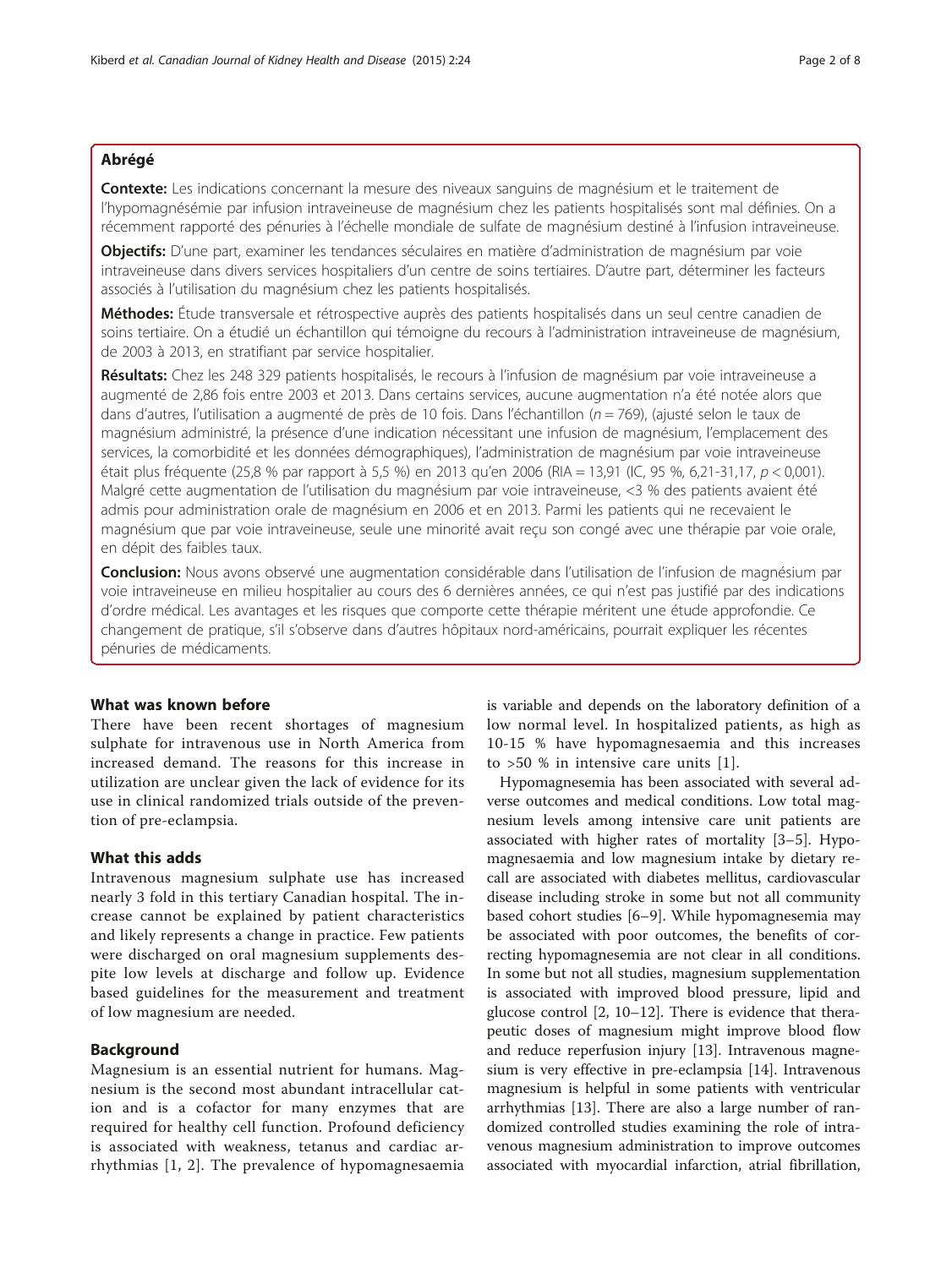subarachnoid hemorrhage, traumatic brain injury, and in the treatment of acute asthma [\[15](#page-7-0)–[19](#page-7-0)]. However, several of the meta-analyses and systematic reviews of these trials have been contradictory or suggest that alternative therapies are superior [[20](#page-7-0)–[22](#page-7-0)].

In 2011 [\[23](#page-7-0)], there were world-wide shortages of many generic medications, leading President Obama to charge the Federal Drug Administration with ensuring adequate supply of important medications for the US population. Intravenous magnesium sulphate was cited as one of the medications being in short supply [[24](#page-7-0)]. For magnesium sulphate the shortage appeared to be created by increased demand.

Therefore, the objective of this descriptive study was to examine intravenous magnesium use in a large tertiary Canadian hospital over the last 10 years. Furthermore, we sought to determine factors associated with administration of magnesium in a restricted cohort of patients during this time period. We hypothesized that there would be a secular trend to higher use of intravenous magnesium. The primary outcome would be a quantification of use with secondary outcomes of interest to determine which hospital units, which patients and for what indications. Additionally we tested the hypothesis that the increase would be independent patient disease and co-morbidity.

## Methods

## Derivation of cohort

Magnesium sulphate use was determined from pharmacy records at Capital Health (New Halifax Infirmary and Victoria General sites). This institution is a tertiary care center for Nova Scotia (population approximately 960,000) but also provides specialized care for the other Atlantic Provinces. Since magnesium sulphate is not unit dosed, floor consumption was estimated from quarterly use of existing floor stock records. Fiscal year data was available from 2003 to the last quarter of 2013. The focus of this analysis was intravenous magnesium use on the in-hospital medical units (as opposed to operating rooms, emergency and out-patients clinics) and did not include magnesium used in parental nutrition solutions. The units of interest included all intensive care units (cardiac care unit, cardiac surgery, and two medicalsurgical intensive care units), surgical floors (general (9A and 9B), urology (5B), surgical oncology (5A), thoracic (6A), orthopedics (7.2), neurosurgery (7.3), vascular (4.1 and 7.1) medical floors [general (8.2), neurology (8.1), hematology (8B), cardiology (6.2 and 6.4)] and mixed floors (6B and 8.3).

Since this institution level data does not identify which patients received intravenous magnesium and what the indications were, a detailed chart review of patients from five floors (cardiology (6.2), cardiac care unit (6.4), general surgery (9A and 9B), mixed surgery/nephrology (6B), general medicine (8.2 and 8.4)) was also undertaken. These floors were identified to have considerable increases in magnesium use over the time period.

#### Derivation of restricted cohort

All consecutive patients discharged (including death) in April 2006 and April 2013 were reviewed to eliminate selection bias. The year 2006 was chosen since this was the onset of the increase in use of intravenous magnesium and this was the year that hospital records were made electronic. April 2013 was selected as this allowed 6 months of follow up at the time of data collection. Patients discharged within 24 h, those who had no blood work during the admission and those who were readmitted within the month were excluded.

## Outcome and potential confounders

The primary outcome of the analysis on this restricted cohort was intravenous magnesium use (yes/no). To identify factors associated with magnesium use, data was collected on discharge diagnosis, whether patients were admitted through emergency, whether their stay included time in an intensive care unit, and whether they received surgery. Information on patient co-morbidity was collected including ischemic heart disease, congestive heart failure, atrial fibrillation, chronic kidney disease, hypertension, diabetes mellitus, liver disease, alcohol abuse (as defined in the records), cancer and chronic obstructive pulmonary disease. Comorbid conditions were based on documentation through electronic patient records. All encounters including inpatient and outpatient were reviewed. Hospital admission laboratory data including serum creatinine, potassium, hemoglobin, albumin, calcium and magnesium was collected. Magnesium, albumin, calcium, and potassium levels were also collected at the time of intravenous magnesium use if available. Estimated glomerular filtration rate (GFR) was measured by the four variable Modified Diet in Renal Disease (MDRD) formula [[25](#page-7-0)]. The charts were reviewed to determine if patients were on oral magnesium, calcineurin inhibitors, proton pump inhibitors or non-potassium sparing diuretics. For patients with a history of cancer the chart was reviewed to look for evidence of prior cisplatin administration. Admission and in-hospital EKG reports were examined for a diagnosis of arrhythmia (including atrial fibrillation, ventricular tachycardia or fibrillation, and long corrected QT interval-as defined by the cardiologist report). In patients receiving intravenous magnesium follow up blood work was reviewed to determine if serum magnesium levels had been done after discharge within a 6-month period. In addition to patient factors, each patient record was reviewed to determine the indication for intravenous magnesium administration. Since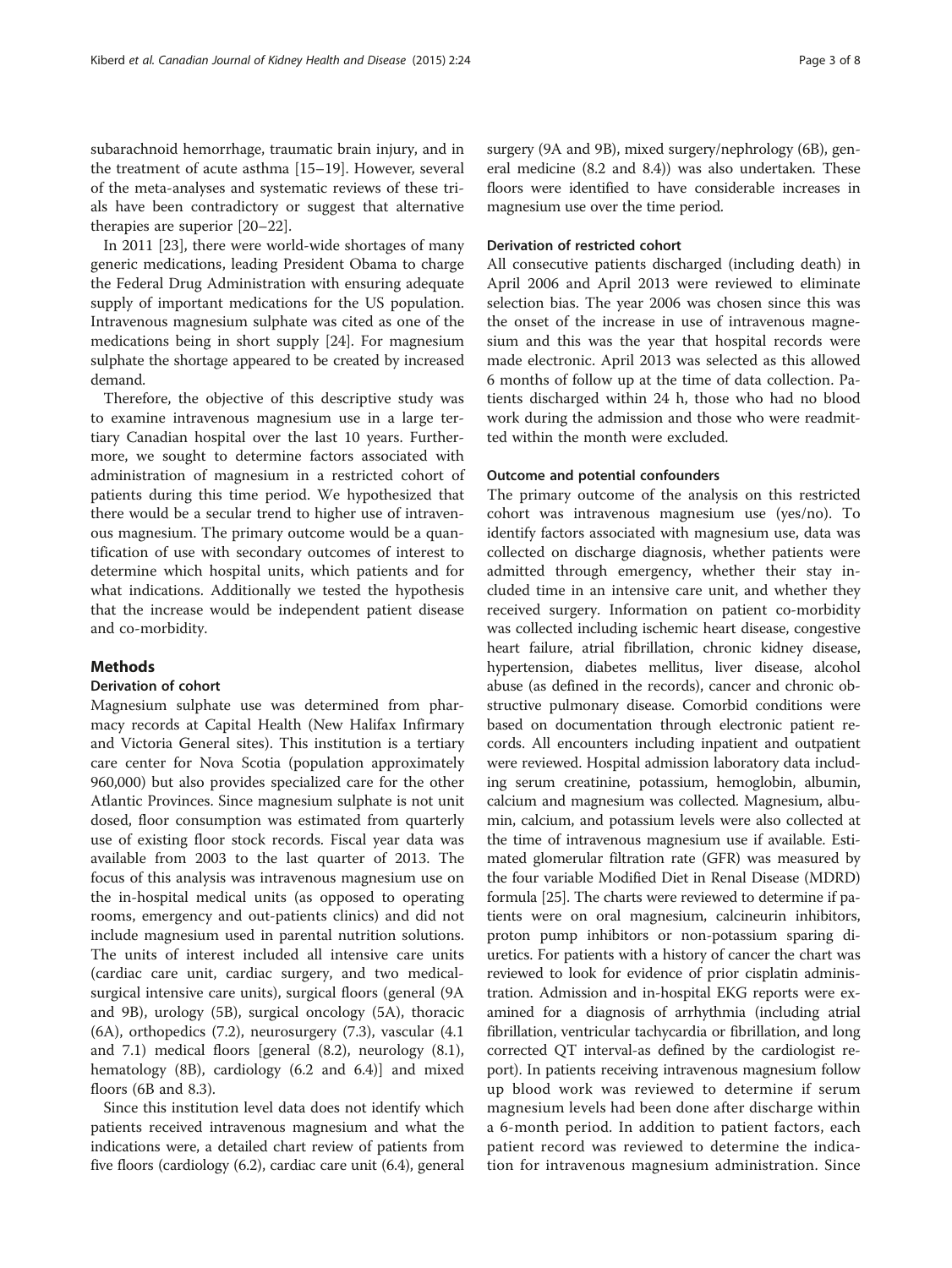there are no written evidence based guidelines for intravenous magnesium administration, prior to data analysis, the authors after a review of the literature agreed indications should include severely low levels (magnesium  $\leq 0.5$  mmol/L), or a low level (0.5 to 0.74 mmol/L) in patients with long corrected QT or other arrhythmia, low potassium (≤3.0 mmol/L), low corrected calcium (≤2.0 mmol/L), neuromuscular problems or ongoing gastrointestinal loss (diarrhea, vomiting, post operative ileus or bowel obstruction) [\[1](#page-7-0), [26\]](#page-7-0).

Serum magnesium was measured on the hospital's Synchron DxC (Beckman Coulter Inc., CA). The reported normal range is 0.74 to 1.03 mmol/L. The coefficient of variation is 3.8 % in plasma. There were no changes in methodology over the 10-year period. A corrected magnesium and calcium was calculated if an albumin level was available. The formulas were as follows: corrected magnesium  $[mmol/L] =$  magnesium  $[mmol/L] + 0.005*(40\text{-}albumin [g/L])$  and corrected calcium  ${\rm [mmol/L]} =$  Calcium  ${\rm [mmol/L]} + 0.025$ \* (40-albumin  $[g/L]$ ) respectively [[27](#page-7-0), [28\]](#page-7-0).

#### Statistical analysis

Data for magnesium use in the institution was collected by fiscal year. Baseline characteristics of patients from 2006 and 2013 were described as means ± standard deviation (SD) for continuous normally distributed variables, median and interquartile range for non-normally distributed variables and number and percentage for categorical variables. Statistical tests of comparison were performed using independent t-tests, the Rank Sum test and Fisher's Exact test, accordingly. Multivariable nested logistic regression models were used to determine if there was an independent association between era (2013 versus 2006) and use of intravenous magnesium among those patients with available magnesium laboratory measurements. Variables selected for inclusion in the multivariable models were performed a priori and included demographics, comorbidities, medications associated with hypomagnesaemia, presence or absence of a low serum magnesium level at hospital admission, and whether or not there were indications to give magnesium intravenously based on rationale outlined above. For all statistical analyses a 2 sided P value <0.05 was considered statistically significant. All analyses were performed using Stata IC version 12.0 (StataCorp LP, College Station, TX). Research ethics approval to conduct this study was obtained from Capital Health Research Ethics Board.

## Results

Magnesium Use at The Hospital Level: Over the last seven years (2006–2013) of this ten-year review, there was a 2.86 fold increase in magnesium use on the hospital wards and intensive care units. Figure 1 shows the



change in all, intensive care units, medical and surgical floors. Despite the increase in use there was variability between individual units. Hematology (including the bone marrow unit) was a heavy user of intravenous magnesium, whereas the other medicine floors combined witnessed a 12.9 fold increase in intravenous magnesium use (Fig. 2). There was a 6.9 fold increase in intravenous magnesium use on the surgical wards. The cardiovascular intensive care unit had a consistently high use whereas the two medical surgical intensive care units had a 5.1 fold increase in use (Fig. [3\)](#page-4-0). Over this time period there was very little variation in the annual number of hospital cases, length of stay and in hospital mortality (Table [1](#page-4-0)).

Magnesium Use at the Patient Level in 2006 and 2013 Cohorts: The patient level analysis was consistent with the findings of an increase in magnesium use. Characteristics of the 2006 and the 2013 cohorts were similar with

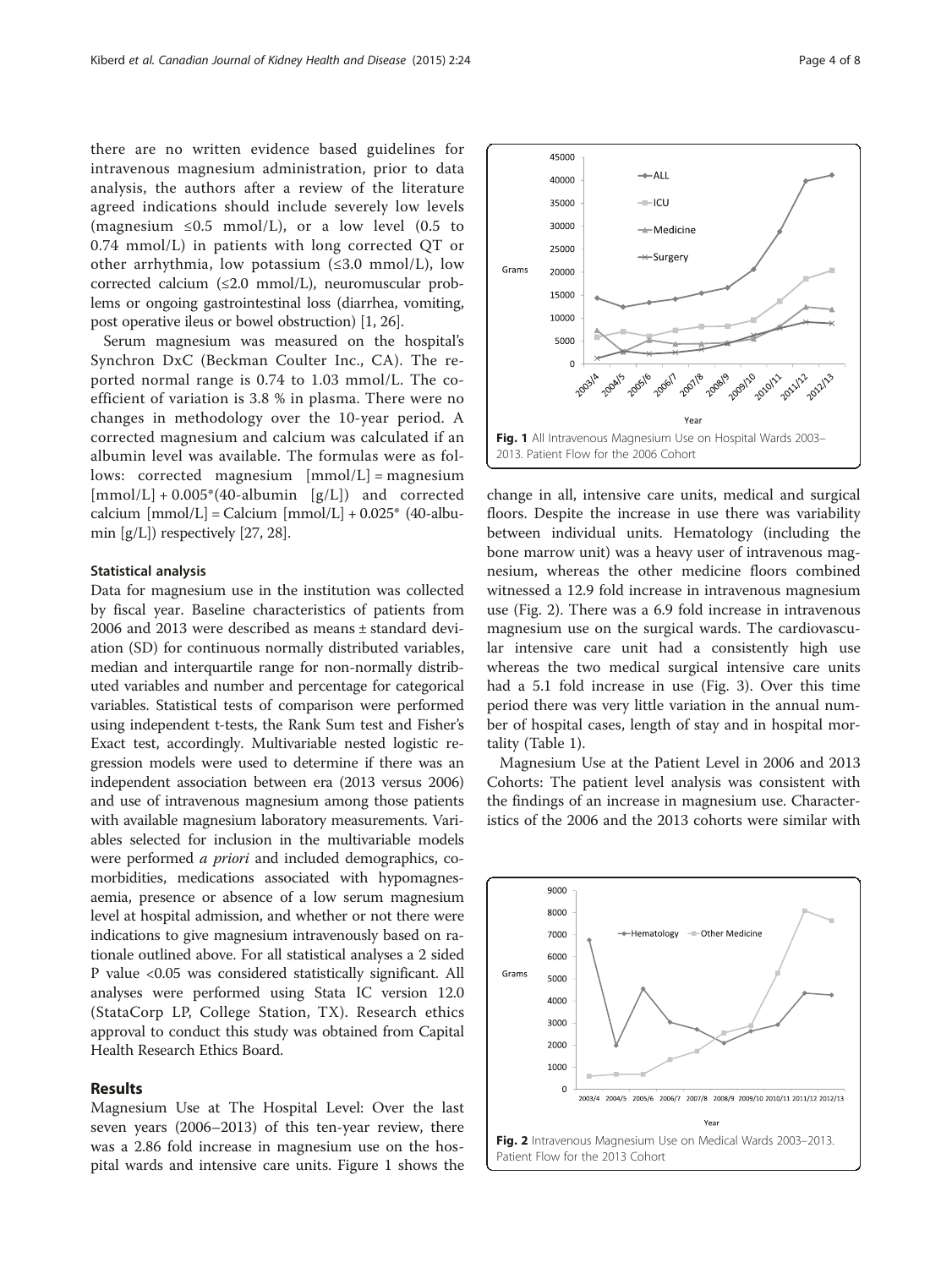respect to age, sex, co-morbidity status and laboratory values (Table [2\)](#page-5-0).

The average measured magnesium levels were lower in the 2013 cohort, whereas the frequency of testing, estimated MDRD GFR, use of proton pump inhibitors and prevalence of atrial fibrillation was higher compared to 2006. Very few patients (<3 %) were admitted on oral magnesium therapy in either era. Intravenous magnesium was administered to 22 of the 397 (5.5 %) patients and 96 of 371 (25.9 %) patients in the 2006 and 2013 cohorts respectively. Nearly 41 % (96/233) of 2013 patients with a magnesium level were given an intravenous dose in 2013 compared to 12 % (21/173) in 2006. All patients (12/12) spending time in the medical intensive care unit in 2013 were given intravenous magnesium compared to 67 % (8/12) in 2006. Excluding patients spending time in an intensive care unit, intravenous magnesium on medical and surgical floors increased 6.9 fold. In the fully adjusted model (Table [3\)](#page-6-0) the odds ratio for intravenous magnesium use was 13.91 (95 % CI, 6.21-31.17,  $p < 0.001$ ) for patients in 2013 compared to 2006.

Table 1 Hospital Activity 2003-2013

| Fiscal Year | Admissions | Average Length<br>of Stay | Deaths | Mortality<br>Rate |
|-------------|------------|---------------------------|--------|-------------------|
| 2003/4      | 23,768     | 9.6                       | 1266   | 5.32              |
| 2004/5      | 24.470     | 9.51                      | 1348   | 5.51              |
| 2005/6      | 24,675     | 9.61                      | 1226   | 4.97              |
| 2006/7      | 24.016     | 10.26                     | 1261   | 5.25              |
| 2007/8      | 24,597     | 10.28                     | 1225   | 4.98              |
| 2008/9      | 24.807     | 9.72                      | 1198   | 4.83              |
| 2009/10     | 25,489     | 9.82                      | 1228   | 4.82              |
| 2010/11     | 25,613     | 9.65                      | 1231   | 4.81              |
| 2011/12     | 25.595     | 9.31                      | 1140   | 4.45              |
| 2012/13     | 25,299     | 9.28                      | 1273   | 5.03              |

In the 2013 cohort, 39 % (37/96) had an indication for intravenous magnesium. These included ongoing loss and inability to take oral magnesium (15), EKG abnormalities (6), and electrolyte disturbances (16). However 25 % (24/96) had values in the normal range. Albumin was available in 70 of the 96 patients at the time. Of the 24 patients, 12 had a normal corrected magnesium and 12 had a level within the normal range (uncorrected). There were also significant differences in magnesium measured and treated for the same diagnosis. For example in the 2013 cohort, patients admitted to the coronary care unit with a myocardial infarction all had magnesium ordered and 64 % (18/27) received intravenous magnesium. Those admitted with a myocardial infarction to an alternative level cardiac unit were significantly less likely to have their magnesium measured (53 %, 16/30,  $p < 0.001$ ) or receive intravenous magnesium  $(13 \%, 4/30, p < 0.001)$ .

Of the 96 patients in the 2013 cohort receiving intravenous magnesium, 90 had a repeated value at or near discharge (Table [4](#page-6-0)). Of these 28 patients (31 %) had a value that was less than 0.74 mmol/L that was not treated. Only 3 patients were discharged on oral magnesium and 2 of the 3 were on oral magnesium prior to admission. Only 25 patients had magnesium re-measured after discharge and of these 17 (68 %) were low with a mean level of 0.67 mmol/L.

## **Discussion**

The principal findings of this analysis are that there has been a significant increase in intravenous magnesium use in this hospital on most of the medical and surgical wards. The administration of intravenous magnesium may be unnecessary in a significant proportion of patients. There are no consistent indications for administration, and treatment behaviors are different among individual wards. The focus on treating hypomagnesaemia is during patients' in-hospital stay. Many of the patients treated for hypomagnesaemia with intravenous magnesium left hospital with levels that were low or not measured.

This study shows that magnesium administration has increased over the last 7 years. The reasons behind this change in practice are independent of blood levels, case mix and co-morbidity. In patients with a measured magnesium level, blood levels were lower in the more recent cohort. However this difference might not have been seen if all patients were tested in 2006. Other unmeasured differences might be responsible for the increase in magnesium infusions. It is interesting to point out that proton pump inhibitor use is associated with hypomagnesemia [[29\]](#page-7-0) and hypomagnesaemia is associated with atrial fibrillation [\[30](#page-7-0)]. All three were more prevalent in the recent 2013 cohort. However there was no apparent

<span id="page-4-0"></span>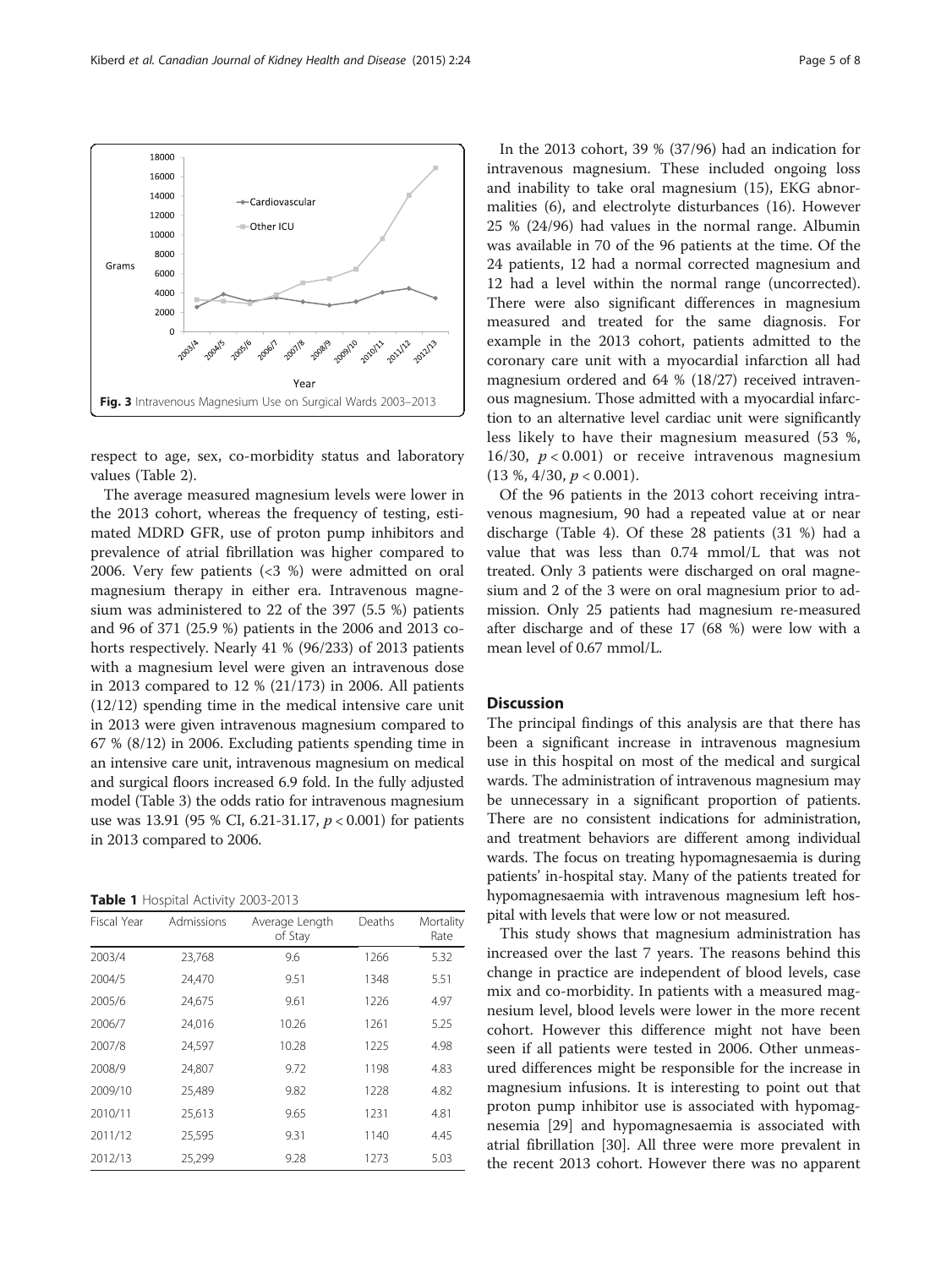| Variable                                  | $2006 (N = 397)$  | $2013 (N = 372)$ | P Value |
|-------------------------------------------|-------------------|------------------|---------|
| Age                                       | $61 \pm 17$       | $63 \pm 15$      | 0.153   |
| Male Sex n (%)                            | 228 (57)          | 211 (57)         | 0.884   |
| Location                                  |                   |                  | < 0.001 |
| Cardiology                                | 126 (32)          | 122 (33)         |         |
| Coronary Care Unit                        | 38 (10)           | 35(9)            |         |
| Medical/Surgical Ward                     | 29(7)             | 62(17)           |         |
| General Surgery                           | 136 (34)          | 75 (20)          |         |
| Internal Medicine                         | 68 (17)           | 78 (21)          |         |
| Medical Co-morbidities                    |                   |                  |         |
| Diabetes Mellitus                         | 112 (28)          | 114(31)          | 0.477   |
| Hypertension                              | 221 (56)          | 214 (58)         | 0.611   |
| Atrial Fibrillation                       | 41 (10)           | 69 (19)          | 0.001   |
| Congestive Heart Failure                  | 63 (16)           | 53 (14)          | 0.547   |
| Ischemic Heart Disease                    | 134 (34)          | 102(27)          | 0.061   |
| Chronic Obstructive Lung Disease          | 55 (14)           | 61 (16)          | 0.364   |
| Malignancy                                | 69 (17)           | 69 (19)          | 0.707   |
| Liver Disease                             | 19(5)             | 24(6)            | 0.348   |
| Chronic Kidney Disease                    | 100(25)           | 92 (25)          | 0.934   |
| (GFR < 60 ml/min/1.73 m <sup>2</sup> )    |                   |                  |         |
| Alcohol Abuse                             | 8(2)              | 14(4)            | 0.194   |
| Gastrointestinal Symptoms                 | 83 (21)           | 102(27)          | 0.043   |
| Surgery                                   | 96 (24)           | 87(23)           | 0.865   |
| Medications                               |                   |                  |         |
| Calcineurin Inhibitor                     | 9(2)              | 13(3)            | 0.388   |
| Diuretics                                 | 125(31)           | 121 (33)         | 0.758   |
| Proton Pump Inhibitors                    | 100 (25)          | 130 (35)         | 0.004   |
| Oral Magnesium                            | 9(2)              | 11(3)            | 0.652   |
| Laboratory mean (SD)                      |                   |                  |         |
| Calcium (Total) $(n = 171/210)$           | 2.17 (2.04-2.30)  | 2.10 (2.01-2.12) | 0.002   |
| Potassium ( $n = 396/369$ )               | $4.1$ $(3.8-4.5)$ | $4.2$ (3.8-4.5)  | 0.968   |
| Hemoglobin ( $n = 396/371$ )              | $127(111 - 143)$  | 127 (108-140)    | 0.163   |
| Albumin ( $n = 149/158$ )                 | $30(26 - 34)$     | $30(24 - 34)$    | 0.649   |
| MDRD GFR (396/266)                        | $63(42 - 81)$     | 69 (45-88)       | 0.023   |
| Magnesium ( $N = 173/233$ )               | $0.84(0.75-0.92)$ | 0.78 (0.71-0.86) | < 0.001 |
| Admission Magnesium Low ( $n = 173/233$ ) | 39 (23)           | 76 (33)          | 0.030   |

<span id="page-5-0"></span>Table 2 Baseline Characteristics of All Patients from 2006 and 2013

connection that could be confirmed or refuted by this study.

Many of the patients especially those undergoing bowel surgery were identified to have hypomagnesemia and appropriately received intravenous magnesium. However the majority of other treated patients may not have required intravenous therapy. Correcting abnormal test results when possible is an easily defensible action when there is no contrary evidence that treatment would cause harm. There is however evidence of harm in the large trials using intravenous magnesium in patients with a myocardial infarction. Rates of bradycardia and hypotension were higher in the treated arms without any survival benefit [\[17](#page-7-0)]. However many of these subjects received high rates of infusion and may have developed hypermagnesemia. Paradoxically ionized hypermagnesaemia was associated with increased mortality in one study of patients in an intensive care unit [\[31](#page-7-0)]. The usual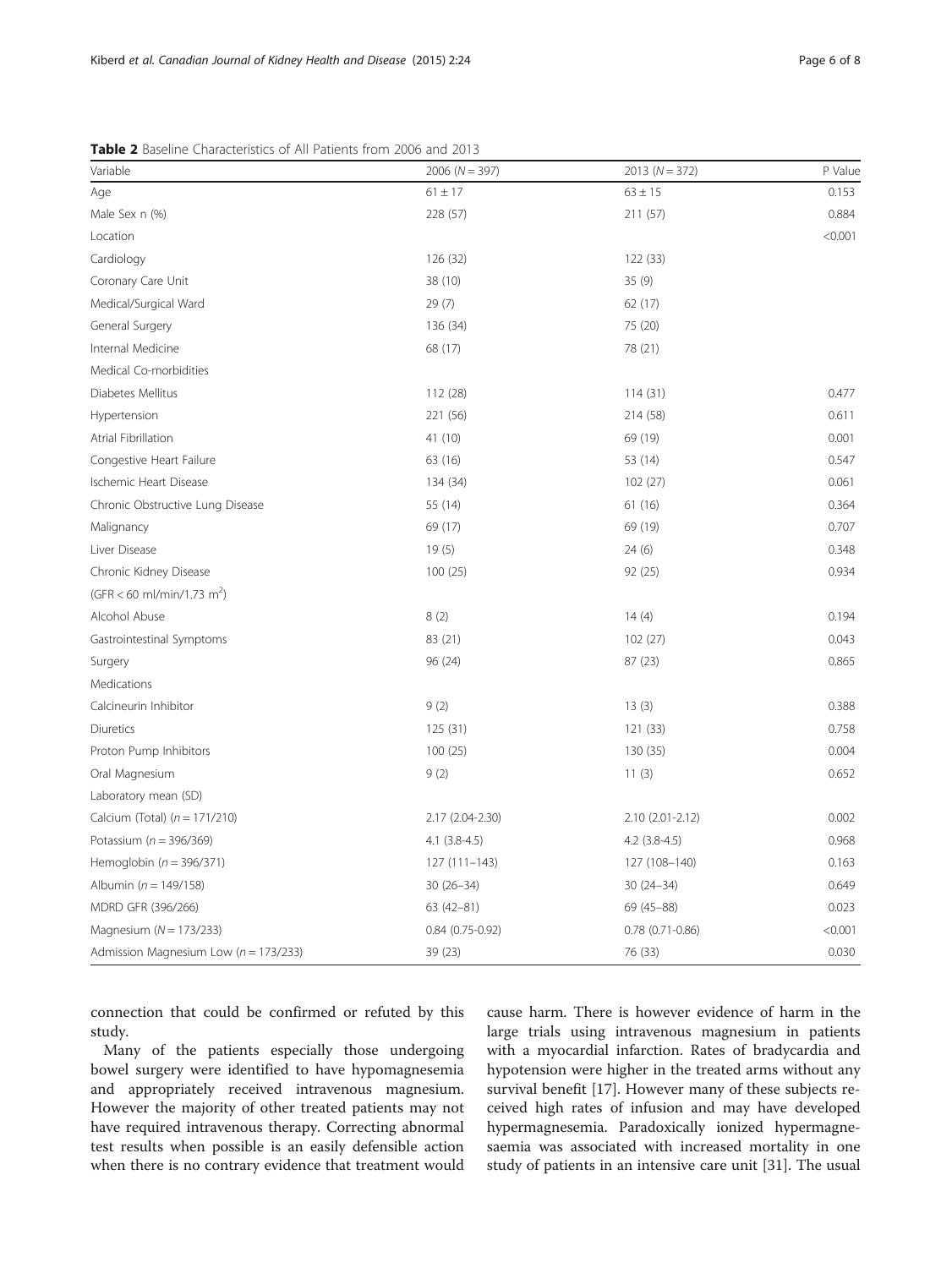<span id="page-6-0"></span>Table 3 Association between era (2013 versus 2006) and administration of intravenous magnesium

| Model                | Odds Ratio [95 % CI] | P       |
|----------------------|----------------------|---------|
| Unadjusted           | 5.07 [3.00-8.58]     | < 0.001 |
| Model 1 <sup>a</sup> | 5.09 [3.00-8.62]     | < 0.001 |
| Model 1 <sup>b</sup> | 5.60 [3.25-9.66]     | < 0.001 |
| Model 1 <sup>c</sup> | 5.60 [3.24-9.67]     | < 0.001 |
| Model 1 <sup>d</sup> | 5.98 [3.33-10.74]    | < 0.001 |
| Model 1 <sup>e</sup> | 9.24 [4.78-17.87]    | < 0.001 |
| Model 1 <sup>f</sup> | 12.89 [6.23-26.68]   | < 0.001 |
| Model 1 <sup>9</sup> | 13.91 [6.21-31.17]   | < 0.001 |

Adjusted for: <sup>a</sup>age, gender

<sup>b</sup>factors in a) and comorbidities (ischemic heart disease, diabetes, atrial fibrillation, cancer, heart failure, chronic kidney disease)

c factors in b) and medications (diuretics, proton pump inhibitors)

<sup>d</sup>factors in c) and low admission magnesium

e factors in d) and admission ward location (cardiology, coronary care unit,

medicine ward, surgical ward mixed medicine/surgery ward)

f factors in e) and cardiac indication for intravenous magnesium <sup>9</sup>factors in e) and cardiac or other indication for intravenous magnesium

intravenous dose of 2 g (8 mmol) of magnesium sulphate administered over 1 h would transiently increase the magnesium levels to a hypermagnesemic state assuming the extracellular volume of distribution is 10–16 l of water.

There does not appear to be any evidence-based guidelines that inform indications for magnesium measurement. For example despite the evidence that hypomagnesemia is associated with atrial fibrillation and is useful to prevent post cardiac surgery atrial fibrillation, Canadian and US guidelines do not specifically recommend assessment of magnesium in the initial evaluation of atrial fibrillation [\[32](#page-7-0), [33\]](#page-7-0). In addition the recommendations for treatment of deficiency are opinion based.

| Table 4 Follow up Magnesium Levels in Treated Patients: 2013 |  |  |
|--------------------------------------------------------------|--|--|
| Cohort                                                       |  |  |

| Variable                                           | Intravenous Magnesium<br>Given $(N = 96)$ |
|----------------------------------------------------|-------------------------------------------|
| Discharge Magnesium Persistently<br>Low $(N = 90)$ | 28 (31 %)                                 |
| Magnesium Low After Discharge ( $N = 25$ )         | 17 (68 %)                                 |
| Magnesium Level at Discharge mmol/L                | $0.80(0.73-0.85)$                         |
| >0.74                                              | 61                                        |
| $0.50 - 0.74$                                      | 28                                        |
| < 0.50                                             | 0                                         |
| Magnesium Level After Discharge mmol/L             | $0.67(0.46-0.92)$                         |
| >0.74                                              | 8                                         |
| $0.50 - 0.74$                                      | 15                                        |
| < 0.50                                             | $\mathfrak{D}$                            |

For these reasons practice is likely to vary considerably within and between institutions. Some general medicine reference sites recommend treatment of asymptomatic hospitalized patients with intravenous magnesium for levels just below the normal range [\[26](#page-7-0)]. There seems to be less emphasis on oral replacement. Magnesium is an excellent laxative and may not be tolerated by many patients. However the increased intensity of measuring and treating hypomagnesaemia in hospitalized patients over the last 7 years has not been matched by treatment in outpatients. The medical aspects of low dietary magnesium intake and low serum levels in community populations have been studied extensively over the years [\[6](#page-7-0)–[9](#page-7-0)]. Some but not all studies support magnesium supplementation or increased intake for blood pressure control, dyslipidemia, glucose metabolism, stroke prevention and dysrhythmia prevention [[2, 6](#page-7-0)–[12](#page-7-0)]. Oral magnesium supplementation in patients entering hospital is relatively low in our study and was not different between the 2006 and 2013 cohorts. If treatment of low magnesium is important, more attention is needed in the outpatient services.

This analysis may reflect a trend in health care, this being a desire to identify and aggressively treat many facets of an individual's physiology while in hospital. This adds to the complexity and costs of care and may not result in any short or long term benefit. Intravenous magnesium is relatively inexpensive but the nursing and pharmacy time costs to administer the medication may be much higher.

There are several limitations to this study. This study was unable to determine whether intravenous supplementation would reduce in hospital mortality. A large randomized control trial would be necessary. We did not systematically examine all patients over the 10-year time period. However it is not clear a larger study would change the conclusions of this report, given the findings of the institutional analysis. It would also be interesting to know if this is a pattern seen in other centers in North America. The Federal Drug Administration website as of July 2014 continues to identify a shortage of intravenous magnesium sulphate from increased demand [\[34\]](#page-7-0). To date shortages in Canada have not been as acute [[35\]](#page-7-0). With increasing demand, shortages in Canada might develop. Finally, while this study identifies an increase in administration of intravenous magnesium, the reason behind this increase is not clear. The increase appears to have happened in most units after 2006. Only a few units have pre-printed orders for the measurement of magnesium or the treatment of hypomagnesaemia. There does not appear to be any groundbreaking studies in the last 6 years to explain this change in administration of intravenous magnesium, except possibly in treatment of acute asthma [[19\]](#page-7-0).